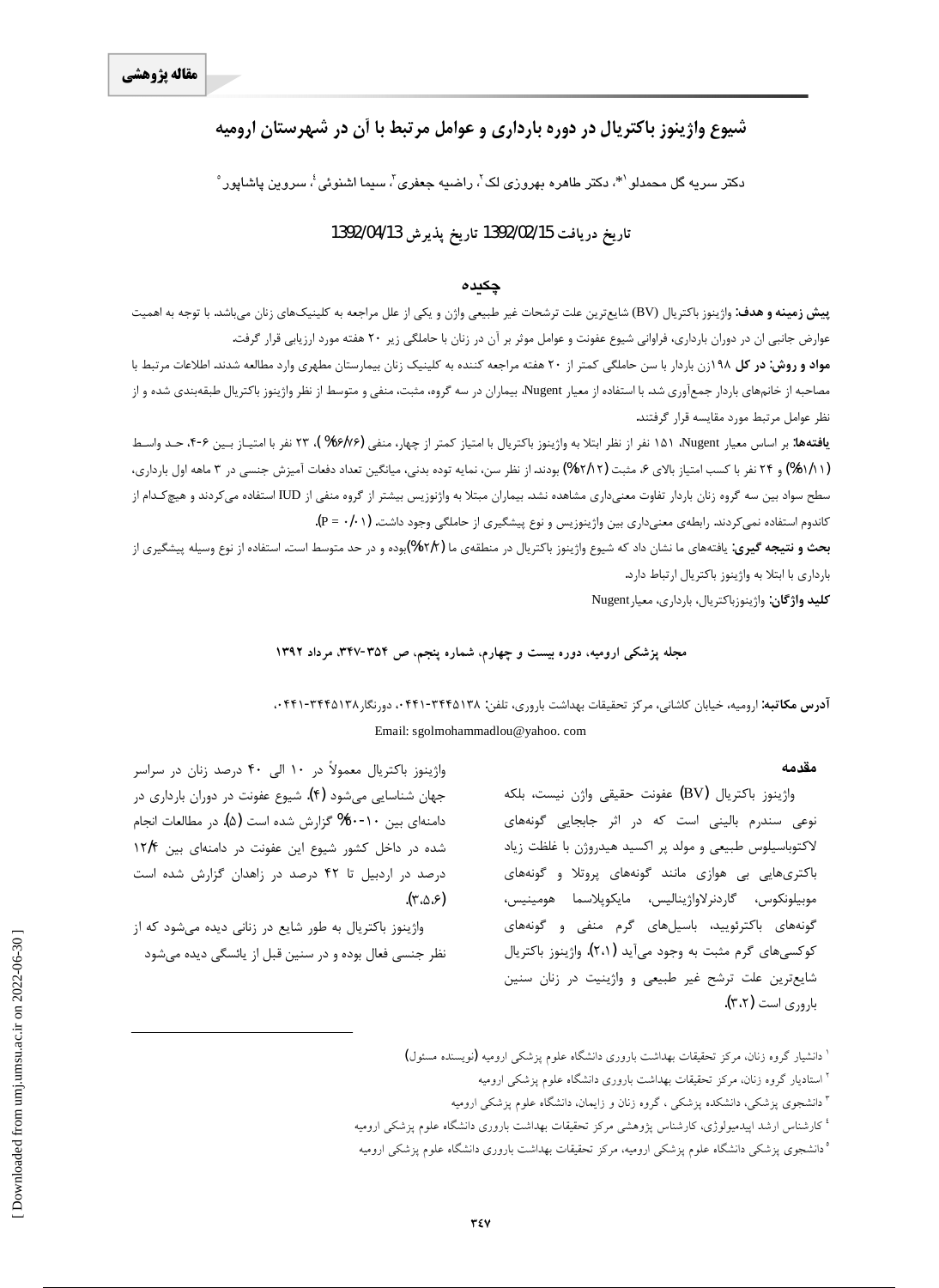اما به نظر نمی رسد که BV رابطه نزدیکی با فعالیت جنسی داشته باشد و از بیماریهای مقاربتی محسوب نمیشود (۲). در واقع مشخص نشده است که به طور قطع واژینوز باکتریال نوعی سندرم آمیزشی است یا نه، اما این سندرم در زنانی که هرگز فعالیت جنسی نداشتهاند به ندرت دیده میشود و از طرفی درمان شریک جنسی مذکر در پیشگیری از عود مؤثر نبوده است (۱). پس در واقع واژینوز باكتريال يک وضعيت التهابي يا يک بيماري مقاربتي نيست بلكه فلور طبیعی واژن عمدتاً از میکروارگانیسمهای هوازی تشکیل میشود. شش نوع مختلف باكترى در آن دخالت دارد كه شايعترين آن لاكتوباسيل ها هستند.

واژينوز باكتريال به نوبهي خود با عفونتها و شرايط مهاجمتر دیگری در ارتباط بوده که در مطالعات: عفونت دستگاه ادراری در افراد استفاده كننده از ديافراگم، بيمـارىهـاى التهـابى لگـن، غيـر طبیعی شـدن سـیتولوژی سـرویکس، سـلولیت کـاف واژن بعـد از هيستركتومي، سقط خودبخودي، كوريو آمنيونيت آندومتريت پس لز زايمان و سزارين، پارگى زودرس پرده آمينون و زايمـان زودرس و افزايش احتمال عفونت با ويروس ايدز مطرح است(٧).

به نظر مى رسد عواملى مانند بايين بودن سطح تحصيلات، سن پایین اولین حاملگی، داشتن شرکای جنسی متعـدد، مصـرف سیگار، زندگی پر استرس، موقعیت اقتصادی و اجتمـاعی بـالاتر بـا بالا رفتن خطر ابتلا به عفونت همراه مىباشند( ۴،۸).

با توجه به اهميت بهداشتي و عوارض واژينوز باكتريـال، نبـود یک روش غربالگری روتین و همگانی در کشور، لـزوم شناسـایی و درمان افراد مبتلا، مطالعه حاضر با هدف بررسي فراواني عفونت و عوامل موثر بر شيوع عفونت در گروهي از زنـان بـاردار شهرسـتان اروميه انجام گرفت.

## مواد و روشها

این مطالعه مقطعی – تحلیلی با استفاده از روش نمونه گیری در دسترس از خانمهای باردار مراجعه کننده بـه درمانگـاه مامـایی بیمارستان مطهری با حاملگی زیر ٢٠ هفته انجام شد. بعد از کسب رضایت سازمانی از مسئولین ذی ربط و رضایت شفاهی از زنـان باردار خانمهای باردار وارد مطالعه و داشتن پارگی کیسهی آب، خونريزي واژينال، سابقهي مصرف داروهاي ايمونوساپرسيو و ساير مشکلات و بیماریهای زمینهای به عنوان معیارهای خروج در نظر گرفته شد. اطلاعـات مـرتبط بـا نمايـه تـوده بـدنى، سـن، تعـداد بارداریها، سطح تحصیلات، میزان فعالیت جنسی در سـه ماهـهی اول، نوع كنتراسـپتيو مصـرفي قبـل از حـاملگي در چـك ليسـت مربوطه ثبت گرديد.

با توجه به اينكه بيش از نيمي از بيماران بدون علامت هستند نمونه گیری از خانمهای حامله، بدون توجه به وجود یا عدم وجـود علایم و نشانههای واژینوز باکتریال در اولین ویزیت قبـل از هفتـه ۲۰ بارداری یک نمونـه بـا سـوآپ از دسـتگاه ژنیتـال تحتـانی خلفی) تهیـه و بعـد از کشـیدن روی لام خشـک و (کولدوسـاک خلفـی) فیکس نمودن، نمونهها را به آزمایشگاه ارسال شد. در آزمایشگاه با استفاده از رنگ آمیزی گرم، نمونهها رنگ آمیـزی شـده و در زیـر میکروسکوپ مورد ارزیابی قرار گرفت. جهت کاهش خطای انسانی، کار بررسی و مطالعهی لامها فقط به یـک نفـر واگـذار شـده و بـر اساس معيار Nugent، گونههاي لاكتوباسيلوس، گاردنرلاواژيناليس و موبیلونکوس و… شمرده شده و بر اساس تعداد باکتریهـا در هـر فیلد میکروسکوپی، نمونهها امتیاز بندی شدند. بـر اسـاس معیـار Nugent، نمونههای با امتیاز ۷-۱۰ را برای باکتریال واژینوز، مثبت در نظر گرفتیم. و نمونههای با امتیـاز بنـدی ۶-۴ بـرای باکتریـال واژینوز حد واسط در نظر گرفته شد. نمونهها با امتیاز کمتر از چهار منفی در نظر گرفته شد.

در بررسی ارتباط بین هر یک از متغیرهای کیفی مورد بررسی و مثبت بودن نمونههای مورد بررسی از آزمون $\chi^2$  و در متغیرهای کمی از آزمون دقیق فیشر و t-test استفاده گردید. در تجزیه و تحليل داده از نرم افزار SPSS version 16 استفاده شده و سطح معنیداری کمتر از ۰/۰۵، معنیدار در نظر گرفته شد.

### **مافتەھا**

در كل ١٩٨ زن باردار زير ٢٠ هفته مراجعه كننده به بيمارستان مطهري اروميه وارد مطالعه شدند. بر اساس معيار که ۱۵۱ نفر از نظر ابتلا به واژينوز باكتريال با امتياز كمتر از  $\lambda$ ugent ۴، منفی (۳۶/۷۶% )، ۲۳ نفر با امتیاز بین ۶-۴، حد واسط (۶۱/۱۲% ) و ۲۴ نفر با كسب امتياز بالاى ۶، مثبت (۱۲/۱۲%) بودند (نمودار ۱). جدول شماره ۱ توزیع فراوانی متغیرهای مورد بررسی را در زنان باردار به تفکیک ۳ گروه منفی، حد واسط و مثبت نشان میدهد. از نظر سنی، میانگین ± انحراف معیار سن افراد در گروه با نتيجه منفي برابر. ۵۸/۲۶±۵۱ سال ( حداقل ۱۷ و حداکثر ۴۲ سال )، در گروه حد واسط برابر ۳۵/۲۶± ۳۵/۲۶ خداقل ۱۷ و حداکثر ۴۲ سال) و در گروه بیماران مثبت از نظر) واژینوز باکتریال برابر با ۴۵۷ £ ۶۴/۲۶ سال بود که تفاوت بین سه گروه از نظر آماری معنیدار نبود(۱۹۸۳)=+C). نمایه توده بدنی بیماران به طور کلی برابر است با ۳۵/۴۴ +۲۵/۴۴ و براساس طبقه بندی گروهی، در گروه با نتیجه منفی برابر ۱/۶۵±۱/۱/۲ كيلوگرم/ مترمربع، در گروه حد واسط برابر ۲/۹۶ × ٢۶/۱۲ كيلوگرم/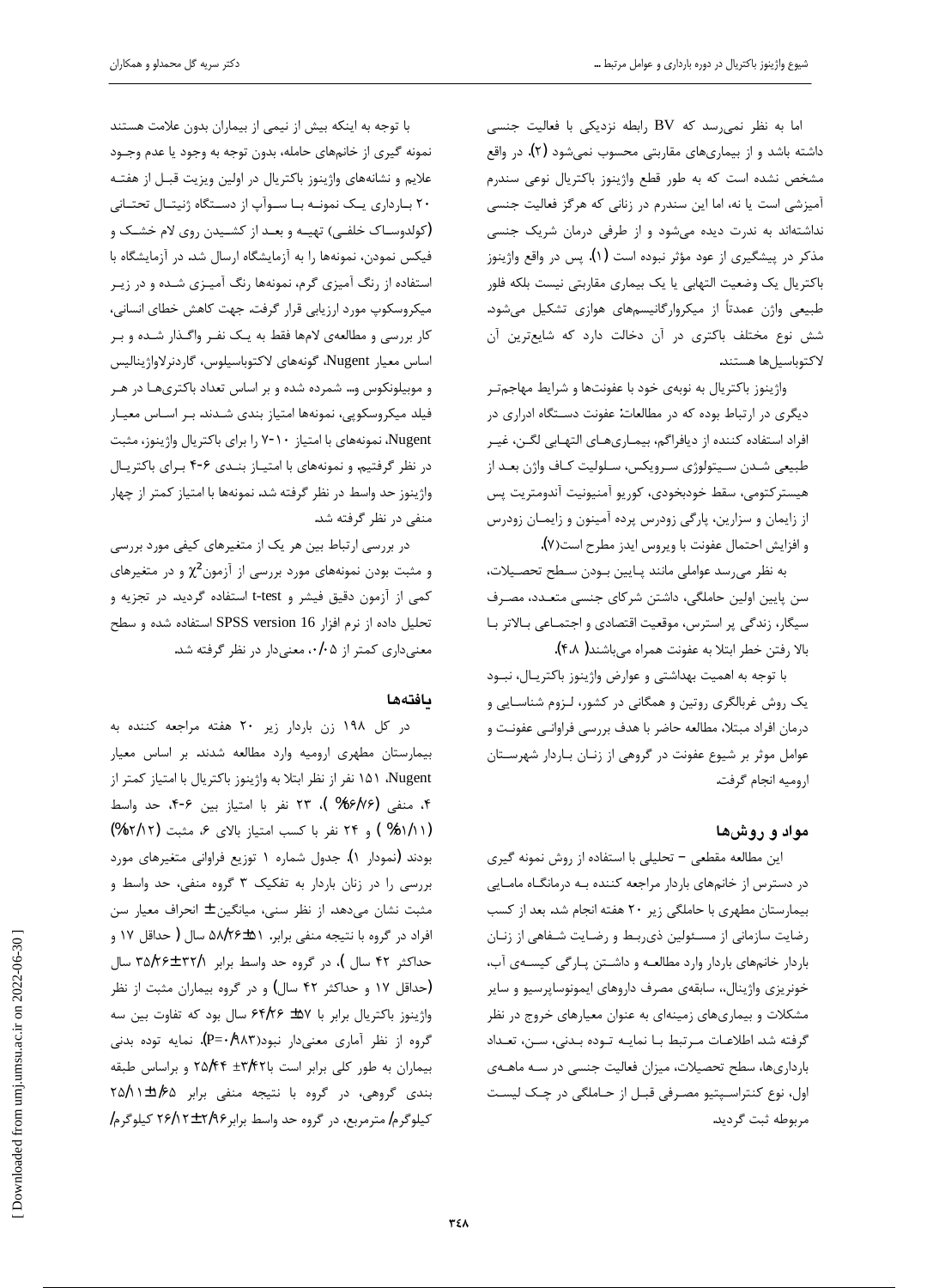j

مترمربع و در گروه بیماران مثبت از نظر واژینوز باکتریال برابر با ۲/۰۷ ±۲۵/۵۴كيلوگرم/مترمربع بدست آمد و تفاوت بين سه گروه از نظر آماری معنادار نبود( ۶۸/+P= $(P=4/8)$ . از نظر سطح تحصیلات، ۵۴ نفر از افراد (۳/۲۷%) بی سواد بوده، ۵۲ نفر (۳/۲۶%) دارای تحصيلات ابتدايي، ۴۵ نفر راهنمايي (۷/۲۲%)، ۳۸ نفر (۲/۱۹%) دبیرستان و ۹ نفر (۵/۴%) تحصیلات دانشگاهی داشتند. به تفکیک گروهي، در گروه با نتيجه منفي، ۴۳ نفر (۶/۲۷%) بي سواد، ۳۵ نفر (۴/۲۳%) با تحصیلات ابتدایی ۳۳ نفر (۸/۲۱ %) راهنمایی، ۳۳ نفر (۳۸/۲۱%) دبیرستان و هفت نفر (۵/۵%) دانشگاهی بودند. در گروه حد واسط، چهار نفر (۱۷%) بی سواد، هفت نفر (۳۱%) با تحصیلات ابتدایی، شش نفر (۳۷%) راهنمایی، پنج نفر (۳۱%) دبیرستان و یک نفر (\$%) دانشگاهی بودند. در گروه با نتیجه مثبت، هفت نفر (۶/۳۲%) بی سواد، ۹ نفر (۱/۴۱%) با تحصیلات ابتدایی، شش نفر (۱/۲۰%) راهنمایی، و دو نفر (۲/۶%) دانشگاهی بودند، با این حال تفاوت معنیداری در سه گروه مورد بررسی از نظر سطح تحصیلات وجود نداشت (P=•/۲۳). ۸۷ نفر (۹/۴۳%) نولی پار و ۱۱۱ نفر(۱/۵۶%) مولتی پار بودند. براساس تفکیک گروهی، در گروه بدون بیماری، ۶۴ نفر (۵۷/۴۲%) نولی پار و ۸۷ نفر(۱/۵۷%) مولتی پار بودند. در گروه حدواسط، ۱۲ نفر(۵۲%) نولی پار و ۱۱ نفر گُمُ) مولتی پار بوده و در گروه بیماران با نتیجه مثبت، ۱۱ نفر (۱/۴۲%) نولی پار و ۱۳ نفر (۹/۵۷%) مولتیپار قرار داشت، در مطالعه حاضر ارتباط معنى دارى تعداد حاملگى هاى قبلى و مثبت

بودن واژينوز باكتريال مشاهده نشد (P=٠/۶۹). از نظر روشهاى خد بارداری مورد استفاده، ۱۹ نفر (۶/۹%) از قرص، هفت نفر (۵/۳٪) از IUD، هفت نفر (۵/۳%) از کاندوم، چهار نفر (۳%) آمپول و ۱۵ نفر (۶/۷%) از روش طبیعی استفاده می کردند. ۱۴۶ نفر .ŶƳŵźŝƾưƳŹŚĩƶŝřŹ ƾƃƹŹĢǀƷ (%ì/ìè)

براساس تفكيك گروهي، در گروه با نتيجه منفي، ١٣ نفر از قرص، یک نفر IUD (%۳/۱)، ینج نفر(%۹/۳) کاندوم، دو $\blacksquare$ ۱/۹) نفر (۳/۱%) آمپول، ۱۲ نفر (۸/۷%) از روش طبیعی استفاده و ۱۱۸ نفر (۶/۷۶%) از هیچ روشی استفاده نمیکردند. در گروه حدواسط، دو نفر (%) از قرص، سه نفر IUD (%۱۶)، یک نفر(%) کاندوم، یک نفر (%۴%) از روش طبیعی استفاده و ۱۶ نفر (%۴%) از هیچ روشی استفاده نمی کردند همچنین در این گروه هیچ کس از آمپول استفاده نمیکرد. در گروه مثبت، چهار نفر (۱۵/۸%) از قرص، دو نفر IUD (%r/۵)، سه نفر (۵/۱۰%) آمپول، سه نفر ن (۵/۱۰) از روش طبیعی استفاده و ۱۸ نفر (۴۸%) از هیچ روشی) استفاده نمی کردند، در این گروه هیچ بیماری از کاندوم استفاده نمیکرد. در میان افراد مبتلا به واژینوز باکتریال و گروه حدواسط، استفاده از IUD بیشتر از گروه با نتیجه منفی بوده و هیچ کدام از آنها از کاندوم به عنوان وسیله پیشگیری از بارداری استفاده نمیکردند، به نظر میرسد نوع وسیله پیشگیری از بارداری با ابتلا به واژينوز باكتريال ارتباط دارد (P =•/•۱).



**نمودار شماره (۱**): درصد فراوانی افراد از نظر ابتلا به واژینوز باکتریال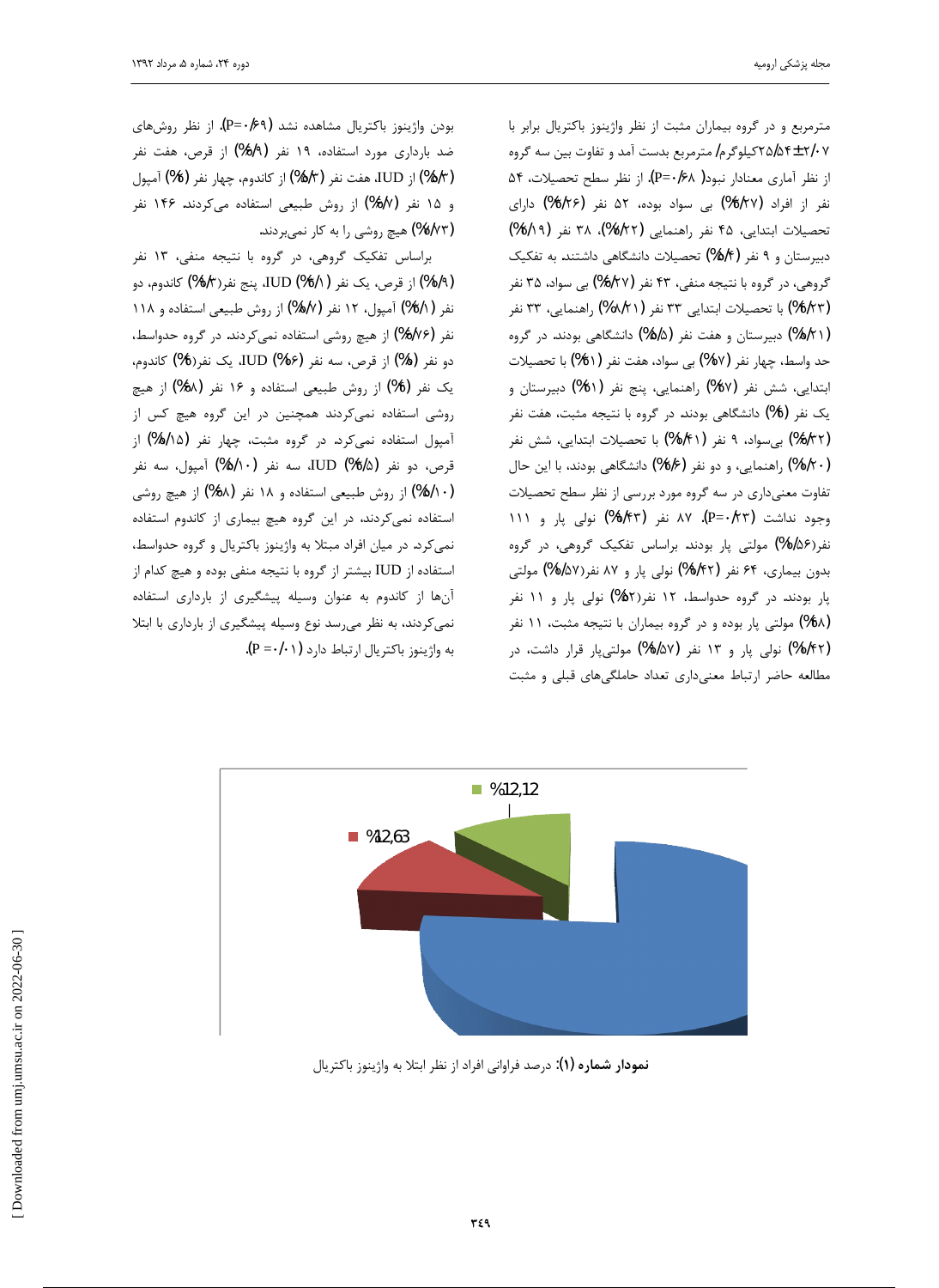| سطح معنىدارى       | مثبت                                                    | حدواسط                              | منفی                            | گروه                               |            |
|--------------------|---------------------------------------------------------|-------------------------------------|---------------------------------|------------------------------------|------------|
|                    | ميانگين ± انحراف معيار                                  | ميانگين ± انحراف معيار              | ميانگين ± انحراف معيار          | متغیر مورد بررسی                   |            |
| .191               | $Y999f \pm 10Y$                                         | TSKA± 1/TT                          | $596A \pm 161$                  | سن                                 |            |
| ۰۱۶۸               | $\gamma \Delta \Delta \gamma \pm \gamma / \cdot \gamma$ | $Y91Y \pm Y199$                     | $Y\Delta$ $I$ $I + I$ $S\Delta$ | نمايه توده بدنى                    |            |
| $\cdot$ /۲۳        | $.194 \pm .199$                                         | $155 + 111$                         | 1/09± 1/0٢                      | میانگین دفعات آمیزش در سه ماهه اول |            |
|                    |                                                         |                                     |                                 |                                    | باردارى    |
| $\cdot$ /۲۳        | $Y(YY/\epsilon)$                                        | f(Y)                                | $f(\gamma \gamma/\gamma)$       | بىسواد                             |            |
|                    | 9(f11)                                                  | V(Y')                               | $\tau \Delta(\tau \tau/\tau)$   | ابتدایی                            |            |
|                    | $\mathcal{E}(\gamma/\gamma)$                            | $\mathcal{F}(\mathbf{Y}\mathbf{Y})$ | $\tau\tau(\tau)/\lambda)$       | راهنمایی                           | سطح سواد   |
|                    | $\bullet$                                               | $\Delta(Y)$                         | $\tau\tau(\tau)/\lambda)$       | دبيرستان                           |            |
|                    | $\gamma(\gamma \gamma)$                                 | $\mathcal{N}(\epsilon)$             | $V(\Delta/\Delta)$              | دانشگاه                            |            |
| $.$ l $\epsilon$ q | 11(f7/1)                                                | 11(41)                              | 55(57/9)                        | حاملگی بار اول                     |            |
|                    | $17(\Delta V/9)$                                        | 11(fA)                              | $\Delta V(\Delta V/\lambda)$    | حاملگی بیشتر از یک بار             | پاریتی     |
| $\cdot/\cdot$      | $f(\Delta/\Delta)$                                      | $\mathbf{Y}(\lambda)$               | $\Upsilon(\frac{1}{2})$         | قرص                                |            |
|                    | $\tau(\Delta/\tau)$                                     | $\mathbf{r}(\mathbf{y})$            | $\mathcal{N}(\mathcal{N})$      | آی يو دی                           |            |
|                    | $\bullet$                                               | $\mathcal{N}(\epsilon)$             | $\Delta(\Upsilon/9)$            | كاندوم                             | روش        |
|                    | $\tau(\cdot/\Delta)$                                    | $\bullet$                           | $\gamma(\frac{\pi}{2})$         | آمپول                              | پیشگیری از |
|                    | $\tau(\cdot/\Delta)$                                    | ۱ $(\epsilon)$                      | $\Upsilon(\forall/\lambda)$     | طبيعي                              | باردارى    |
|                    | ۱۸(۶۸)                                                  | 15(51)                              | 111(19/9)                       | از هيچ روشي استفاده                |            |
|                    |                                                         |                                     |                                 | نمى كند                            |            |

جدول شماره (۱)

### ىحث

با توجه به اهمیت بهداشتی و عوارض واژینوز باکتریال به عنوان یکی از شایعترین علل مراجعه به کلینیکهای زنان و عوارض فراوان آن در دوران بارداری، در بررسی ۱۹۸ زن باردار زیر ٢٠ هفته مراجعه كننده به درمانگاه بيمارستان مطهرى اروميه، با استفاده از معيار Nugent شيوع واژينوز باكتريال (موارد مثبت قطعی) در حدود ۱۲/۱۲درصد و با در نظر گرفتن موارد حد واسط و مثبت در حدود ۷۵/۲۴درصد به دست آمد.

مطالعات انجام شده در زمينه شيوع واژينوز باكتريال در بارداری طیف گستردهای از نتایج را اعلام نمودهاند. از جمله مطالعاتی که به شیوع بالای ابتلا دست یافتند میتوان به مطالعهی انجام شده در کشور هند با۳۱ درصدی واژینوز باکتریال در بارداری اشاره نمود (۹). در مطالعهای دیگر در کشور ژاپن، Shimano و همکارانش شیوعی برابر با ۲/۱۸درصد به دست آوردند (۱۲) این مقدار در بین زنان باردار آمریکایی-آفریقایی ۲۵درصد گزارش شد، در این مطالعات نیز از معیار Nugent در تشخیص واژینوز باکتریال استفاده شده بود(۱۳). با این حال در بزرگترین مطالعهی انجام شده توسط Desseauve و همکارانش در فرانسه با بررسی ۱۴۱۹۳زن باردار و استفاده از معیارNugent شیوع ۱/۷درصد گزارش شده است (۱۲).

چنین به نظر می رسد که روش انجام مطالعه و استفاده از معیارهای متفاوت در تشخیص واژینوز باکتریال در کشورهای مختلف با داشا=تن حساسیت و ویژگی متفاوت تستهای تشخیصی میتواند در میزان مثبت بودن گسترهها موثر باشد. به طور مثال در مطالعهی کشور سوئد (۱۳) به جای استفاده از معیار Nugent، وجود clue cell در پاپ اسمير را معيار ابتلا به واژينوز باکتریال قرار داده بودند به دلیل متفاوت بودن معیار مورد استفاده فراوانی مثبت بودن واژینوز باکتریال گزارش شده (۱۶). که بسیار پایین تر از مطالعه Jacobsson و همکارانش میباشد (۳/۹% در مقايسه با ۵/۳%) (۱۳).

مطالعات مشابهی از نظر بررسی شیوع واژینوز باکتریال در بارداری در کشور ما نیز انجام شده است. شیوع واژینوز باکتریال در دامنهای بین ۴. ۱۲ درصد در شهر اردبیل(۵) تا ۲۲/۴ درصد در شیراز گزارش شده است(۸). با این حال در مطالعه تقریری و همکاران در شهرکرد شیوع عفونت صرفاً بر اساس تست Whiff مثبت و وجود clue cell به عنوان معيار ابتلا به ۶/۲۸درصد رسيد  $\cdot$ (۴)

با توجه به نتايج مطالعات ذكر شده، ارقام اعلام شده در رابطه با میزان شیوع این بیماری در بارداری در نقاط مختلف جهان و همچنین در مناطق مختلفی از ایران دارای تفاوت چشمگیری بوده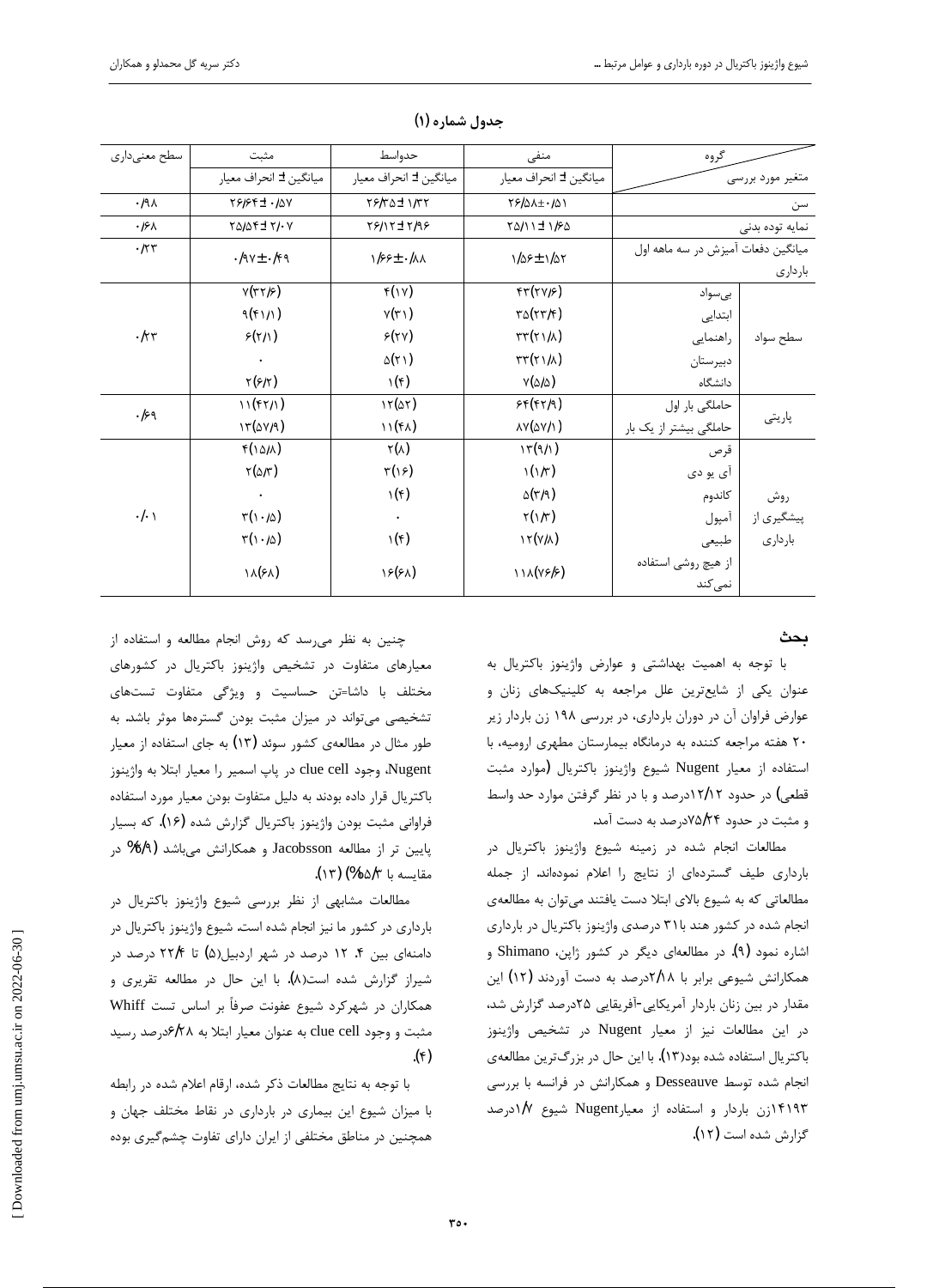j

است. وجود مقادير متفاوت شيوع واژينوز باكتريال در كشورهاي مختلف را میتوان به دلیل وجود تفاوت در سطوح بهداشتی و درمانی دانست. در مطالعهی ما، افرادی که از نظر ابتلا به واژینوز باكتريال در گروههاى مختلف طبقهبندى شده بودند، از نظر سنى با هم اختلاف معناداری نداشتند. در مورد نقش سن در ابتلا به واژينوز باكتريال مطالعات مختلفى انجام شده است. در مطالعاتى نظیر آنچه در فرانسه انجام شد، شیوع این بیماری در گروه سنی پايين (١٥،١٣) بيشتر از ساير گروههاى سنى بوده است(١٢). همچنین Shimano و همکارانش در کشور ژاپن شیوع واژینوز باكتريال را در بين زنان باردار نوجوان بيشتر گزارش كردند(١٢). Harville و همكارانش نيز در آمريكا به نتايج مشابهى دست یافتند(۴)، نتایج بررسی انجام شده در ایران، توسط دکتر رحیمی و همکارانش در شهر اردبیل هم بیان کنندهی وجود بیشترین شیوع در سن پایین بود. اما در مقابل، در مطالعهای که توسط دکتر تقریری و همکارانش در منطقه شهرکرد صورت گرفت، همانند مطالعهی حاضر از نظر آماری بین آلودگی به واژینوز باکتریال و سن افراد ارتباط معنىداري وجود نداشت (۵).

افرادي كه در مطالعهي ما مورد بررسي قرار گرفته و بر اساس ابتلا به واژينوز باكتريال در گروههاى مختلف طبقه بندى شدند، از نظر قد، وزن و نمايه توده بدنى تفاوت معنادارى با هم نداشتند. اگرچه در برخی مطالعات همانند مطالعهی Harville و همکارانش نمايه توده بدني بالاتر با افزايش ريسك برايواژينوز باكتريال همراه بوده است(۴)، وليكن مطالعهي Mastrobattista و همكارانش در آمریکا همانند مطالعهی حاضر نشان داد که هیچ ارتباط معناداری بین نمایه توده بدنی و میزان ابتلا به این بیماری در دوران حاملگی وجود ندارد(۱۶).

در مطالعهی ما، در میان افراد مورد مطالعه از نظر واژینوز باکتریال، که در گروههای مختلف طبقه بندی شده بودند، از نظر میزان فعالیت جنسی در سه ماههی اول بارداری اختلاف معنیداری وجود نداشت. در برخی مطالعات میزان بالای فعالیت جنسی به عنوان عامل خطر برای ابتلا به واژینوز باکتریال معرفی شده است. Trabert و همكارانش در آمريكا نشان دادند كه شيوع واژینوز باکتریال در زنانی که در مقایسه با دیگران میزان فعالیت جنسی بالاتری دارند به صورت معناداری بیشتر است(۱۱). مطالعهی دیگری که توسط Thorsen و همکارانش در دانمارک انجام گرفته بود نیز به نتایج مشابهی دست یافت(۱۷). به نظر می٫رسد که این احتمال وجود دارد که روش بررسی میزان فعالیت جنسی در مطالعهی ما، با توجه به احتمال عدم پاسخ دادن دقیق افراد به سؤال مربوطه، که یکی از دلایل آن سرپوش گذاشتن در

حين پاسخ دادن به اين سؤال ميباشد، اطلاعات كاملاً دقيقى در اختيار ما نگذاشته باشد.

در مورد تأثير سطح تحصيلات افراد بر خطر ابتلا به واژينوز باكتريال مطالعات گوناگون، نتايج متفاوت و گاه ضد و نقيضى بدست آوردهاند. به عنوان مثال Desseauve در مطالعهی خود تحصیلات پایین در سطح ابتدایی و راهنمایی را ریسک فاکتوری مستقل گزارش كرده است (١٢)، در مطالعهى Harville و همکارانش در آمریکا نیز افزایش خطر واژینوز باکتریال با سطح تحصیلات و آموزش پایین تر، مرتبط بوده است(۵). در کشور ما مطالعهى دكتر رحيمي نيز به نتايج مشابهي دست يافت(ع).

اگرچه در برخی از پژوهشها بین سطح تحصیلات و ابتلا به واژینوز باکتریال ارتباط مشاهده شد، با این حال در برخی دیگر از پژوهشها همانند مطالعه حاضر ارتباط معناداری مشاهده نشده است، به عنوان مثال: Trabertو مطالعهی خود نشان داد که هیچ ارتباط آماري معناداري بين واژينوز باكتريال و سطح تحصيلات افراد وجود ندارد(۱۳). بررسیهای انجام شده در ایران در شهرکرد توسط دكتر تقريرى نيز نتوانست رابطهى بين سطح تحصيلات پایین و خطر ابتلا به واژینوز باکتریال را اثبات نماید (۶**)**.

افراد وارد شده به مطالعهی ما از نظر پاریته( نولی پار و مولتی پار بودن ) نیز مورد بررسی قرار گرفتند که نتایج نشان داد پاریته در بين افراد مبتلا و غير مبتلا به واژينوز باكتريال تفاوت معنیداری ندارد. اگرچه برخی از پژوهشها همانند مطالعهی Harville و همكارانش بالاتر بودن تعداد پاريتي را با ابتلاي بيشتر به BV مرتبط دانستهاند(۶) وليكن، Shimano و همكارانش، همانند مطالعهى حاضر به اين نتيجه دست يافتند كه ارتباطي بين پاريته و BV وجود ندارد (٢٣).

یافتههای ما بیانگر این نکته بود که میزان شیوع واژینوز باکتریال در افرادی که از کاندوم به عنوان وسیلهی پیشگیری از بارداری استفاده میکردند به صورت معناداری پایین بود. کاندوم به عنوان یک سد مکانیکی از انتقال بیماریهای مقاربتی جلوگیری میکند. نتایج مطالعهی حاضر و مشابه نیز نشان داد که این وسیله پیشگیری در کاهش ابتلا به واژینوز باکتریال نیز موثر است و همچنین IUD عامل تشدید کنندهی ترشح و عفونت واژینال میباشد. این مطالعه فقط در مرکز آموزشی درمانی بیمارستان زنان كوثر انجام گرفته است. پیشنهاد میشود مطالعه مشابه در مراكز متعددي انجام گيرد.

## نتيجه کيري

بر اساس یافتههای این پژوهش، شیوع واژینوز باکتریال در منطقهی ما در حد متوسط جهانی (۲/۱۲%)میباشد. با توجه به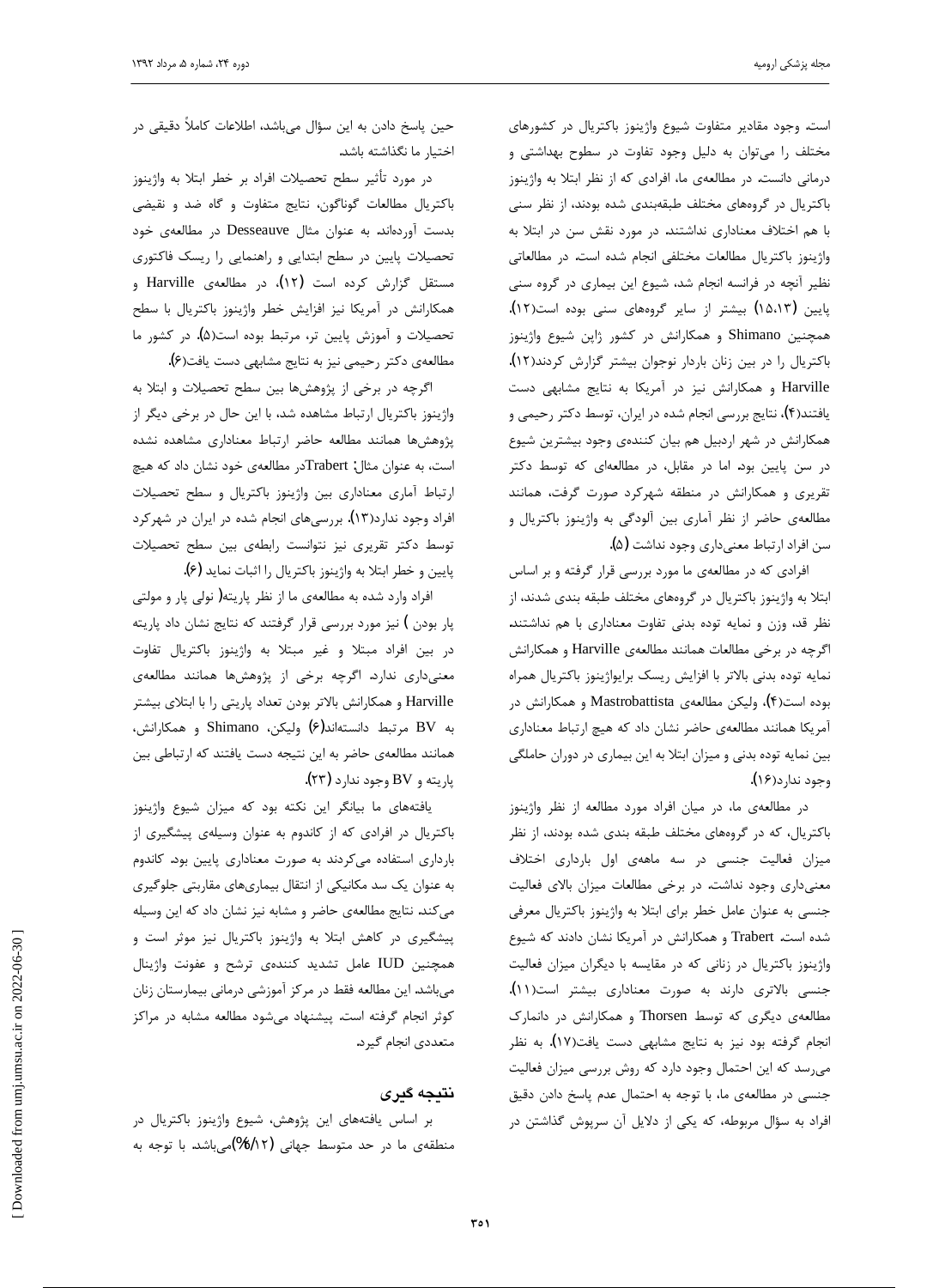دانشجوی پزشکی میباشد. بلاشک انجام این پژوهش بدون همکاری مرکز تحقیقات بهداشت باروری، گروه زنان و زایمان بیمارستان مطهری، زنان باردار مراجعه کننده و معاونت محترم یژوهشی دانشگاه علوم پزشکی آذربایجانِ غربی ممکن نبود، لذا نویسندگان مراتب قدردانی خود را از کلیه نامبردگان به ویژه مرکز تحقیقات بهداشت باروری اعلام می دارد.

### **References:**

- 1. Berek JS. Berek & Novak's Gynecology, 14<sup>th</sup> Ed. Philadelphia: Lippincott Williams & Wilkins; 2007: 5415.
- $2.$ Allsworthan JE, Peipert JF. Prevalence of bacterial vaginosis: 2001-2004, National Health and Nutrition Examination Survey Data. Obstet Gynecol 2007; 109(1): 114.
- 3. Harville EW, Savitz DA, Dole N, Thorp JM Jr, Herring AH. Psychological and biological markers of stress and bacterial vaginosis in pregnant women. BJOG 2007;114(2):216-23.
- Taghriri A, Danesh A. Bacterial vaginosis in  $\overline{4}$ patients referring to medical centers in shahrekord, 2004-2005. KAUMS J (FEYZ). 2006; 9 (4): 31-35. (Persian)
- 5. Rahimi G, Etehad G, Tazakori Z. Prevalence of Bacterial Vaginosis in Pregnant Women. Iran J Health & Care 2011;13(1): 1-5. (Persian)
- 6. Tavana Z, Zolghadri J, Hadaiegh MJ, PourdastT. The Effect of Treatment of Bacterial Vaginosis on Pregnancy Outcome. IJOGI  $2010;13(5)$ : 1-7. (Persian)
- 7. Nelson DB, Macones G. Bacterial vaginosis in pregnancy: current findings and future directions. Epidemiol Rev 2002;24(2):102-8.
- Hemalatha R, Anantha R, Swetha GK, Roa DM, 8. Charyulu S, Kumar D. Nutritional status, bacterial vaginosis and cervical colonization in women living in an urban slum in India. I J Nut Met 2012;  $4(5): 77-82.$

وجود عوارض خطیر آن در طی بارداری، دادن آموزش لازم به زنان در سنین باروری و توجه به وجود شکایت ترشحات واژینال در خانمهای باردار از یکسو و از سویی دیگر انجام مطالعات تکمیلی در مورد بررسی ارزش غربالگری همگانی آن در طی بارداری نیز با توجه به هزینهی بالای آن ضروری به نظر میرسد.

# تشکر و قدردانی مقاله حاضر برگرفته از پایاننامه دکتر راضیه جعفری

- Shimano S, Nishikawa A, Sonoda T, Kudo R.  $9<sub>1</sub>$ Analysis of the prevalence of bacterial vaginosis and chlamydia trachomatis infection in 6083 pregnant women at a hospital in Otaru, Japan. Am J ObstetGynaecol Res 2004;30(3): 230-6
- 10. Trabert B, Misra DP. Risk factors for bacterial vaginosis during pregnancy among african american woman. AM j Obstet Gynecol 2007;197(5): 477.
- 11. Desseauve D, Chantrel J, Fruchart A, Khoshnood B, Brabant G, Ancel PY, et al. Prevalence and risk factors of bacterial vaginosis during the first trimester of pregnancy in a large French population-based study. Eur J Obstet Gynecol Reprod Biol 2012;163(1):30-4.
- 12. Jacobsson B, Pernevi P, Chidekel L, Jörgen Platz-Christensen J. Bacterial vaginosis in early pregnancy may predispose for preterm birth and postpartum endometritis. Acta Obstet Gynecol Scand 2002;81(11):1006-10.
- 13. Larsson P-G, Fåhraeus L, Carlsson B, Jakobsson T, Forsum U. Predisposing factors for bacterial vaginosis, treatment efficacy and pregnancy outcome among term deliveries; results from a preterm delivery study. BMC Womens Health. 2007:7:20.
- 14. Romoren M, Velauthapillai M, Rahman M, Sundby J, Klouman Ε, Hjortdahl  $P.$ Trichomoniasis and bacterial vaginosis  $\dot{m}$ pregnancy: inadequately managed with the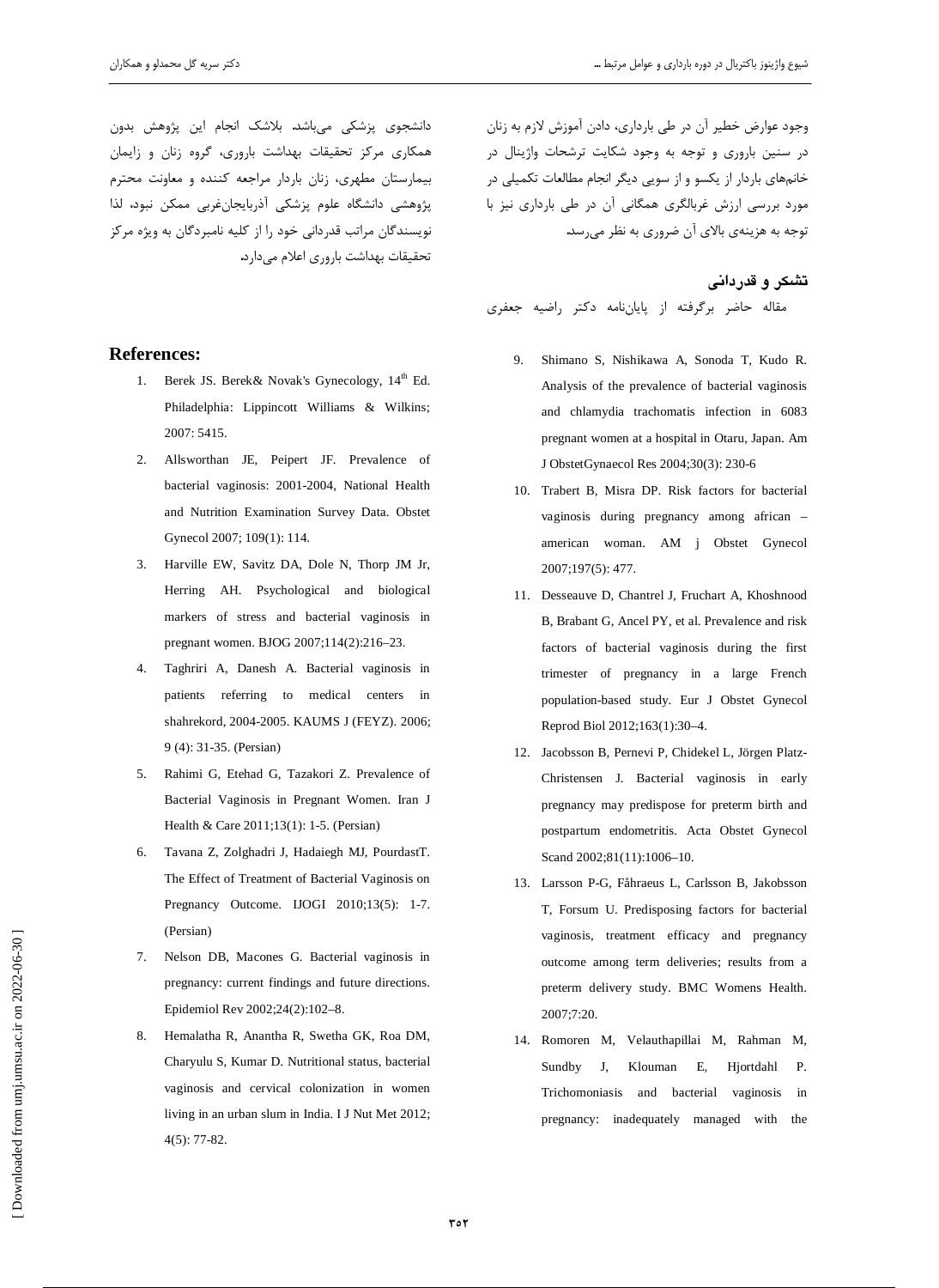syndromic approach. Bull World Health Organ 2007;85(4):297-304.

- 15. Mastrobattista JM, Klebanoff MA, Christopher J, Hauth JC, MacPherson CA, Ernest JM, et al. The effect of body-mas index on therapeutic response to bacterial vaginosis in pregnancy. Am J Perinatol 2008;25(4): 233-7.
- 16. Thorsen P, Vogel I, Molsted K, Jacobsson B, Arpi M, Møller BR, et al. Risk factors for bacterial vaginosis in pregnancy: a population-based study on Danish women. Acta Obstet Gynecol Scand 2006;85(8):906-11.